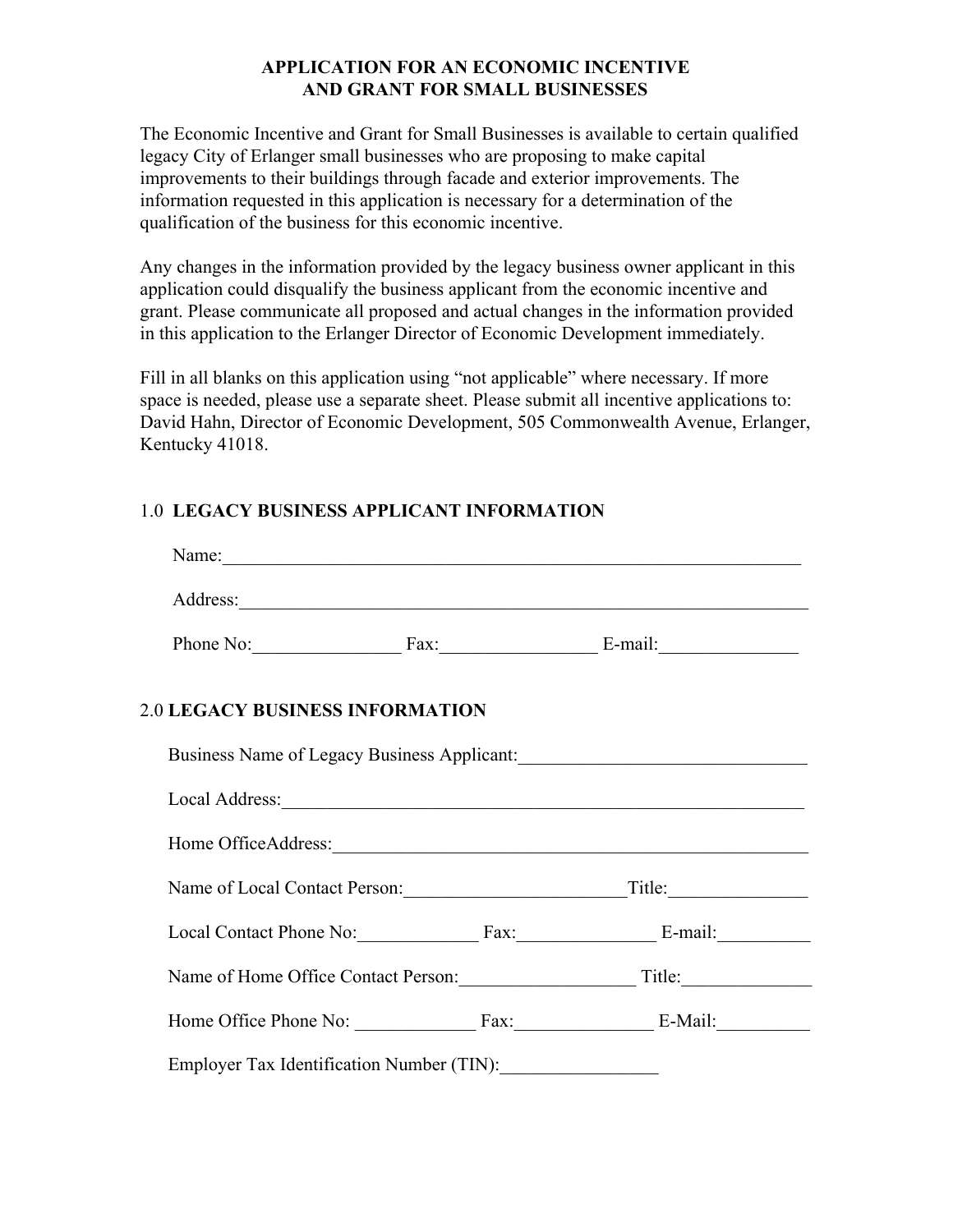Please provide documentation of the organizational structure of the legacy business.

What is an accurate description of the history of the legacy business?

What is the total annual payroll of the legacy business? \$

How long has the legacy business been located within the City of Erlanger? \_\_\_\_\_\_\_\_\_\_\_\_\_\_\_\_\_ (Please provide proof)

Please provide, on a separate sheet, proof of ownership of the legacy business.

Has the legacy business applicant or anybody with more than a 10% ownership interest therein or any officer or supervisor thereof ever been charged with any criminal offense involving moral turpitude or with a penalty of imprisonment?

YES NO. If yes, please furnish details on a separate sheet.

Has the legacy business applicant or anybody with more than a 10% ownership interest therein or any officer or supervisor thereof ever been denied a business related license or had it suspended or revoked by any governmental agency?

YES NO. If yes, please furnish details on a separate sheet.

#### 3.0 **LEGACY BUSINESS PROJECT INFORMATION**

Please provide, on a separate sheet, an accurate description of the proposed improvements proposed for the legacy business.

What is the anticipated cost of the proposed improvement?  $\$ 

What is the dollar amount being requested? \$

What is the estimated start date for the proposed improvements?

What is the estimated end date for the proposed improvement?

#### 4.0 **BENEFITS TO THE CITY FROM THE LEGACY BUSINESS IMPROVEMENTS**

Please provide how the improvement to the legacy business meets any of the following factors:

Directly increase future revenue/job creation in the City of Erlanger

Significantly decrease blight within the City of Erlanger

 The legacy business aesthetics and structural improvements will significantly increase the property tax value